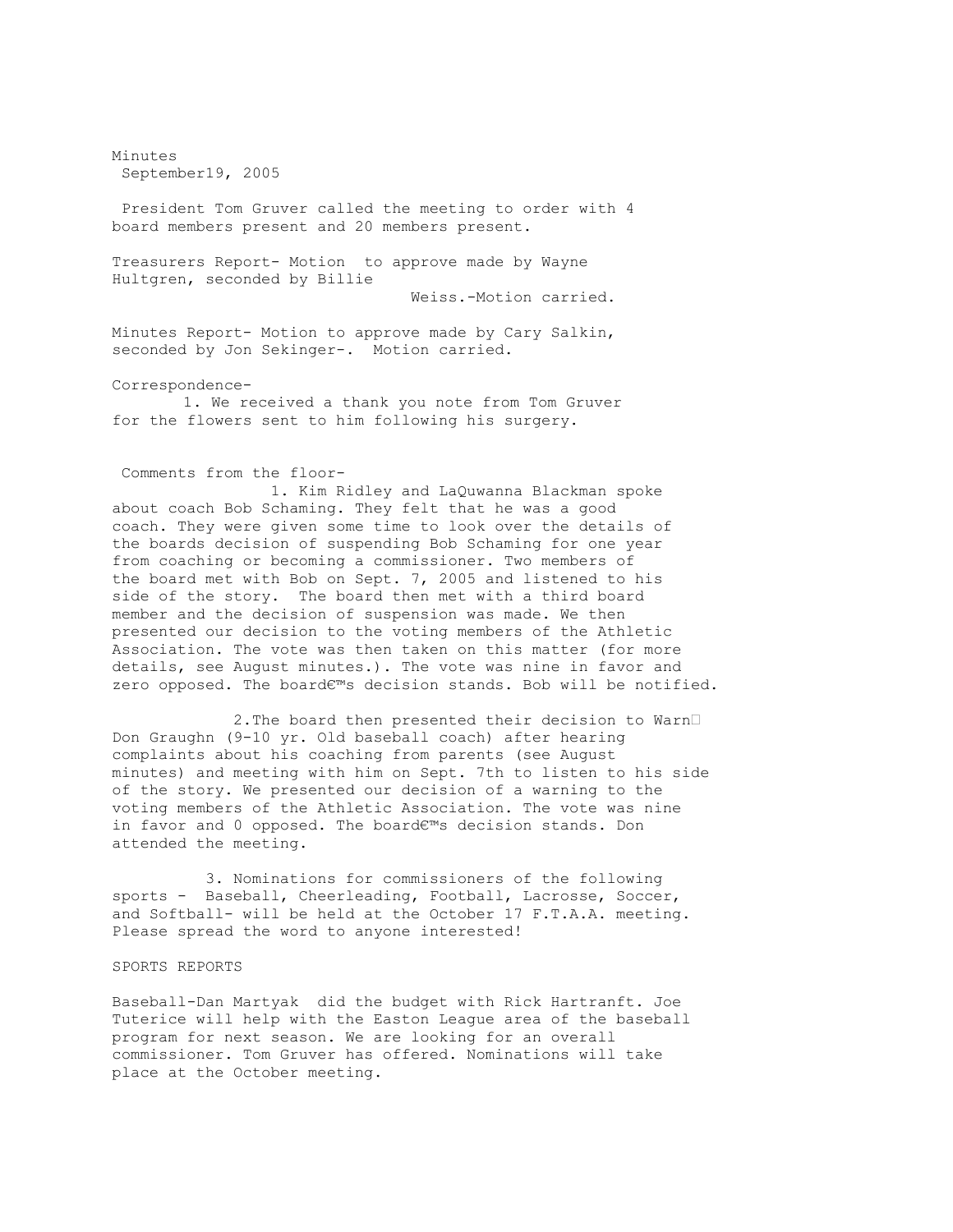Cheering- Billie Weiss reported that Nov. 13 is the first competition. The cheerleaders are selling magnets (\$12) at the football games. This will help defray the end of the year banquet costs. She is trying to have cheerleaders at the Thursday night games.

Football- Fran Tone reported (by e-mail) that all teams are playing and are doing well. There is no news on changes from the league. He is requesting to use his dance money to purchase coaches shirts for the new coaches. Also , he is requesting money so that his coaches and support staff can attend the league dinner. The cost is \$10 per person. Motion was made . A vote was taken. Motion carried.

Soccer- Jon Seckinger reported that the season started out fine. But, now there are two teams (U 13 boys and U11 girls) who may fold. The U13 boys team only has 7 players remaining. Because of a Blue Mt. League rule, the organization is fined \$100 plus referee fees for each forfeited game. So far, the team has incurred one fine. Steve Semanek is going to phone the league president tonight about this problem. The U11 girls team€™s coach has not shown up at the last 2 games. Steve S. has tried to reach her but she is not returning his calls. The assistant coach from this team is willing to take over. Parents are upset about these problems because their children go to practice and they want to play in games. A couple of solutions were suggested: maybe they could bring up some younger players from teams who have more than enough players and also there are some new township residents who did not live here at the time of signups but would like to play. Jon and Cary are trying to get these new residents on the league roster. The will notify Jerry if they are able to play so they can register with the athletic association. Some of the teams did not receive first aid kits. Krishna King reported that there are first aid kits in the soccer shed.

Khrisna King requested a refund for the Weider family. They had just moved into the township and signed their son up for soccer. There was some miscommunications and the child does not want to play. Butch Scerbo made a motion to refund their \$50. Vote was taken- motion carried.

John Amentler is concerned about his son€™s soccer team. His son was not called for a team. It seems that there was a mistake made at registrations and his daughter was but on a roster. She received a phone call for a team and the son did not. Steve S. apologized for this and when John brought it to his attention, his son was put on a team immediately. John had coached in the past and would like to help out but he did not renew his coach€™s card ( which you need to coach in the Blue Mt. League) because of the mix up. His son€™s coach does not want any help with coaching. The coach also does not want parents yelling from the sidelines. Cary Salkin went on to explain that parents can yell encouragements to the kids, but coaches do not want parents coaching from the sidelines. Parent behavior is watched closely by the league. John feels there are too many miscommunications with the coach ( I.e. picture dates , game times) . This coach has asked John to be the team manager. This may help with some of the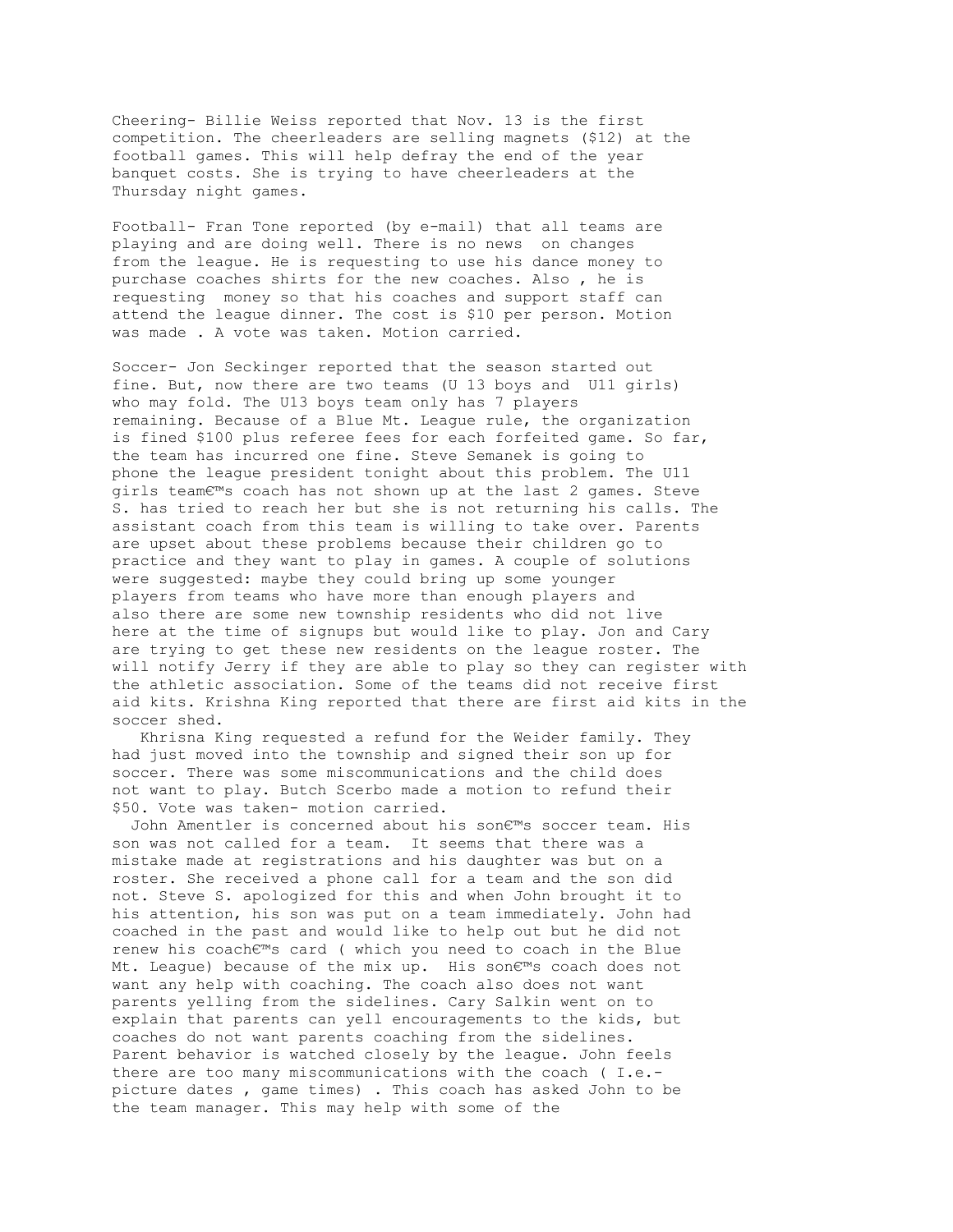miscommunications. Steve. S . explained that as soon as he receives any changes, he gets the information to the coaches. He cannot control what the coaches do with the information . A team manager would help. John has agreed to be the team manager.

One of the changes for next season may be that Forks will drop out of the Easton league and have their own €œin house€• league for the younger players. They may invite Palmer twp. To compete with them.

Colleen Semanek is showing some interest in helping to coordinate the development of the youth program between Forks and Easton High School.

Wrestling- Joe Veres thanked the A.A. and the rec board for listening to their concerns. The decision was made at last night Rec. Board meeting to grandfather any out of township kids who have been in the program for more than 2 years . There are 7 children that this rule affects. No more non residents will be able to participate without approval form the Rec Board. He attended the league meeting last month. He requested a proof of insurance so the he can give this to the league. He also requested a check from the rec board for league fees.

## Basketball- No report

Lacrosse- Scott Holland reported (by e-mail) that all of the equiptment was turned in. He is trying to join a new league in New Jersey which will be closer than the league they were in last year. He will update this at the next meeting .He turned in his budget.

Softball- Dan Martyak reported that he did the budget with Rick H. Rick will order female chest protectors for next season.

## COMMITTEE REPORTS

Dance- Wayne Hultgren reported the dance on Fri night (cheering) had about 680 kids attending. It went very well. One child was sent home for misbehaving. There were 23 chaperones. One parent called the fire dept. because she felt there were too many children in the building. The fire department responded. The gym capacity is 1400 . Some children did bring last years I.D.s There were older children who were sent home. October is Football€™s dance.

Snack Bar-Wayne Hultgren reported that everything is going fine. He is having some trouble with not having enough parents from the midget football team to help in the snack bar during the pee-wee game. Donna Mason complained about the conditions of the snack bars. They are fumigated once a month and Jerry is looking into having the refrigerators replaced.

Registrations- Krishna King reported that the flyers were sent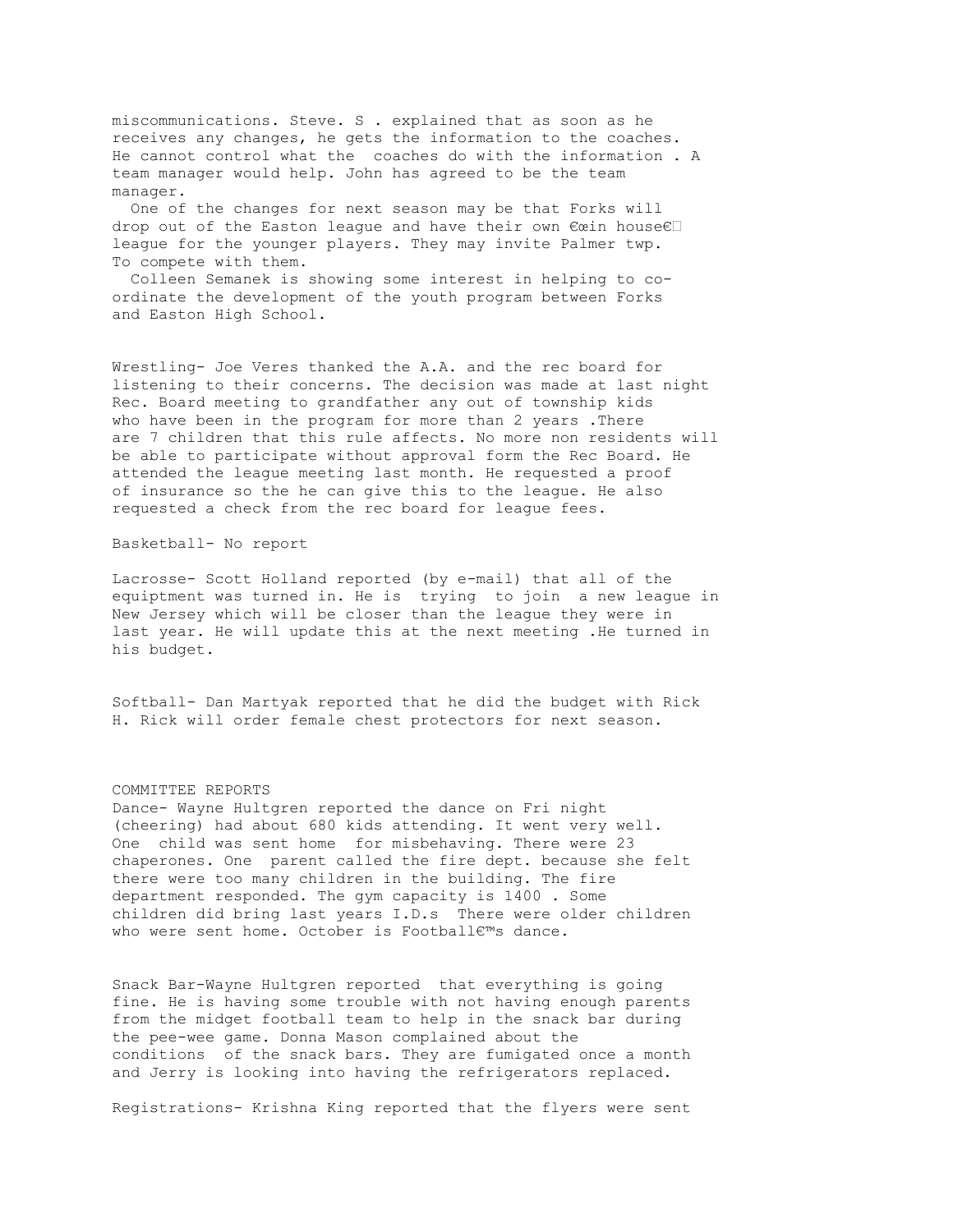out through the Easton Area School District. Dan Martyak presented a check list to all commissioners about the new sign up procedures.

Scholarship- No report

Background Checks- No report

Rec Board- Butch Scerbo reported that commissioners must attend the next rec board meeting to discuss their budgets . It is on Oct. 16th -7:00p.m. in the community center.

Old Business: 1. Wayne Hultgren reported that the new committee formed to help with sports met last week. Nancy Bonafonti who was unable to attend tonight , has the guidelines that were discussed. They will meet again before the next A.A. meeting . New members have joined.

2. A rental• fee of \$100 will be charged to any off season sports for the use of Forks equipment. Chris Henry (who coaches and also helped with the handout of fall baseball equipment) commented on the fact that he spends about \$200 on baseball for fall baseball and he always donates them to the Forks program. The fall baseball program does not use the township uniforms. There is still a problem of uniforms from all sports that are not being returned. The township will now charge a \$25 late fee.

3. Fork€™s baseball will change their current cut off dates to conform with the change that was made by Little League.

New Business 1.Ed Adamko would like to help out with the F.T.A.A. web page. Dan will talk to Jim Mazarowski, who currently does it. 2. Dan Martyak proposed a change to our Bylaws. This change was read, and will be read at the Oct. meeting and then voted on at the Nov. meeting. The proposal is to change: Article XVII- Children (players) Now reads: Section 2. Children from outside of Forks Township may participate in F.T.A.A. programs in accordance with the guidelines set forth by the Forks Township Recreation Board and current leagues. To: Article XVII- Children (players)

Section 2. F.T.A.A. Sports are for Forks Township Residents. Children from outside of Forks Township may request to participate in F.T.A.A. programs from the Forks Township Recreation Board.